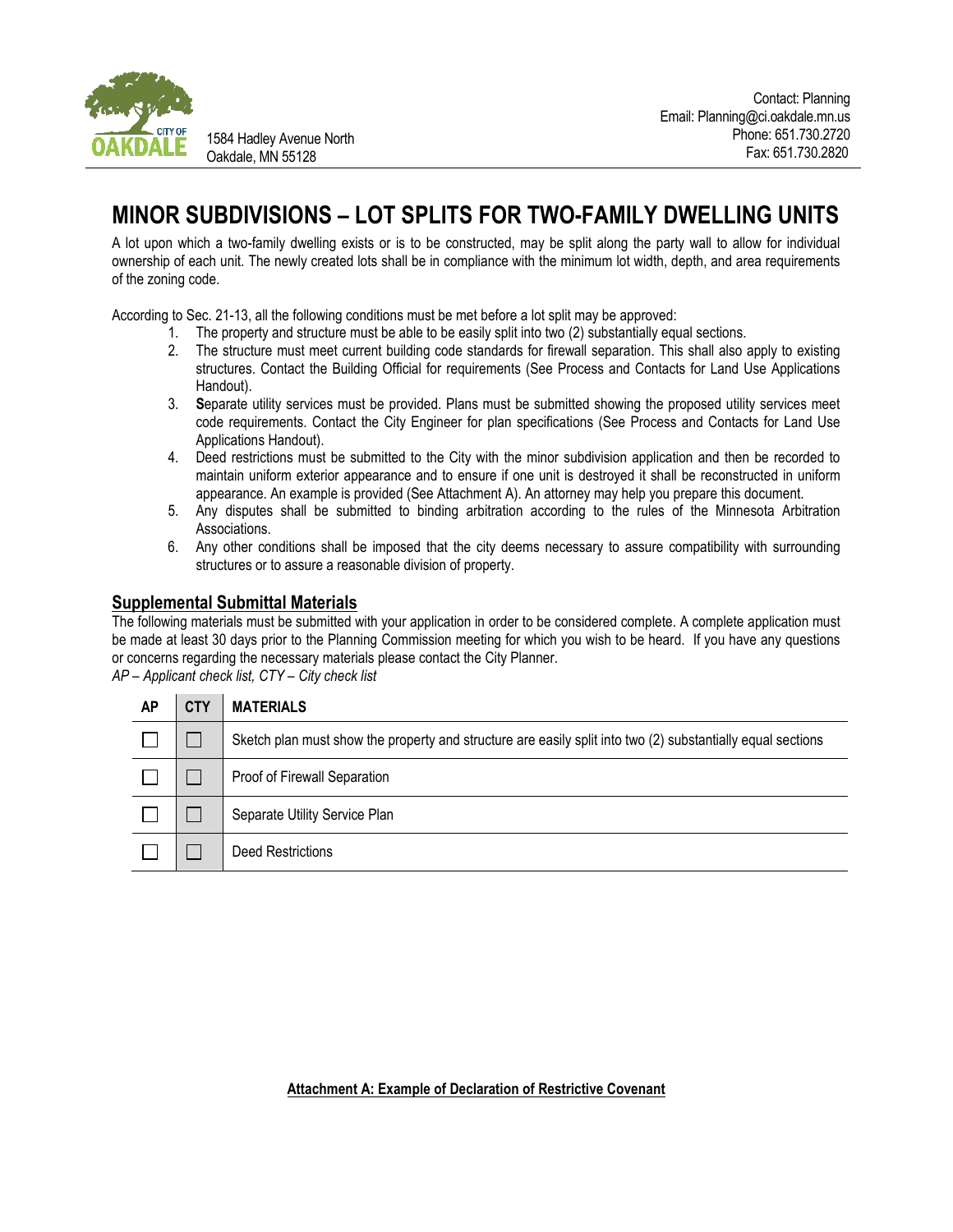This Declaration is made by **(INSERT NAME)** and **(INSERT NAME)**, husband and wife and **(INSERT NAME)**, a single person, ("Declarants").

### WITNESSETH:

WHEREAS, the Declarants are the fee owners of:

#### **(INSERT EXISTING LEGAL DESCRIPTION)**

(the "Property"); and

WHEREAS, the Declarants have requested from the City of Oakdale (the "City") approval of a lot split of an existing two-family dwelling unit pursuant to the Chapter 21, Section 21-24 of the City Code; and

WHEREAS, upon approval by City, the Declarants' Property will be described as two parcels with the following legal descriptions:

Parcel "A"

#### **(INSERT NEW LEGAL DESCRIPTION)**

Parcel "B"

#### **(INSERT NEW LEGAL DESCRIPTION)**

WHEREAS, the City requires restrictive covenants to be recorded with the Washington County recorder on Parcel A and Parcel B pursuant to Section 21-24 of the City Code; and

WHEREAS, the Declarants agree that the following restrictive covenants be placed on Parcel A and Parcel B:

- 1. The structure shall have a uniform exterior appearance in terms of color, design and maintenance.
- 2. If one of the units is burned or destroyed, it shall be reconstructed in a uniform appearance with the other unit.
- 3. If both units are burned or destroyed, the minimum lot widths shall then prevail for a single-dwelling home.
- 4. A double dwelling may be rebuilt as long as it meets the original conditions in Section 21 of the City Code.

NOW, THEREFORE, the Declarants declare that Parcel A and Parcel B are and shall be held, transferred, sold, conveyed, and occupied subject to the above stated conditions, which covenants and restrictions shall run with the land, and be binding on all parties having any right, title, or interest in the Property or any part thereof, their heirs, successors, and assigns, and shall inure to the benefit of each owner thereof in the future.

IN WITNESS WHEREOF, the Declarants have caused this Declaration to be executed on this alay of  $, 2013.$ 

\_\_\_\_\_\_\_\_\_\_\_\_\_\_\_\_\_\_\_\_\_\_\_\_\_\_\_\_\_\_\_\_\_\_\_\_\_\_\_\_\_\_

\_\_\_\_\_\_\_\_\_\_\_\_\_\_\_\_\_\_\_\_\_\_\_\_\_\_\_\_\_\_\_\_\_\_\_\_\_\_\_\_\_\_

**(INSERT NAME)**

**(INSERT NAME)**

STATE OF MINNESOTA )